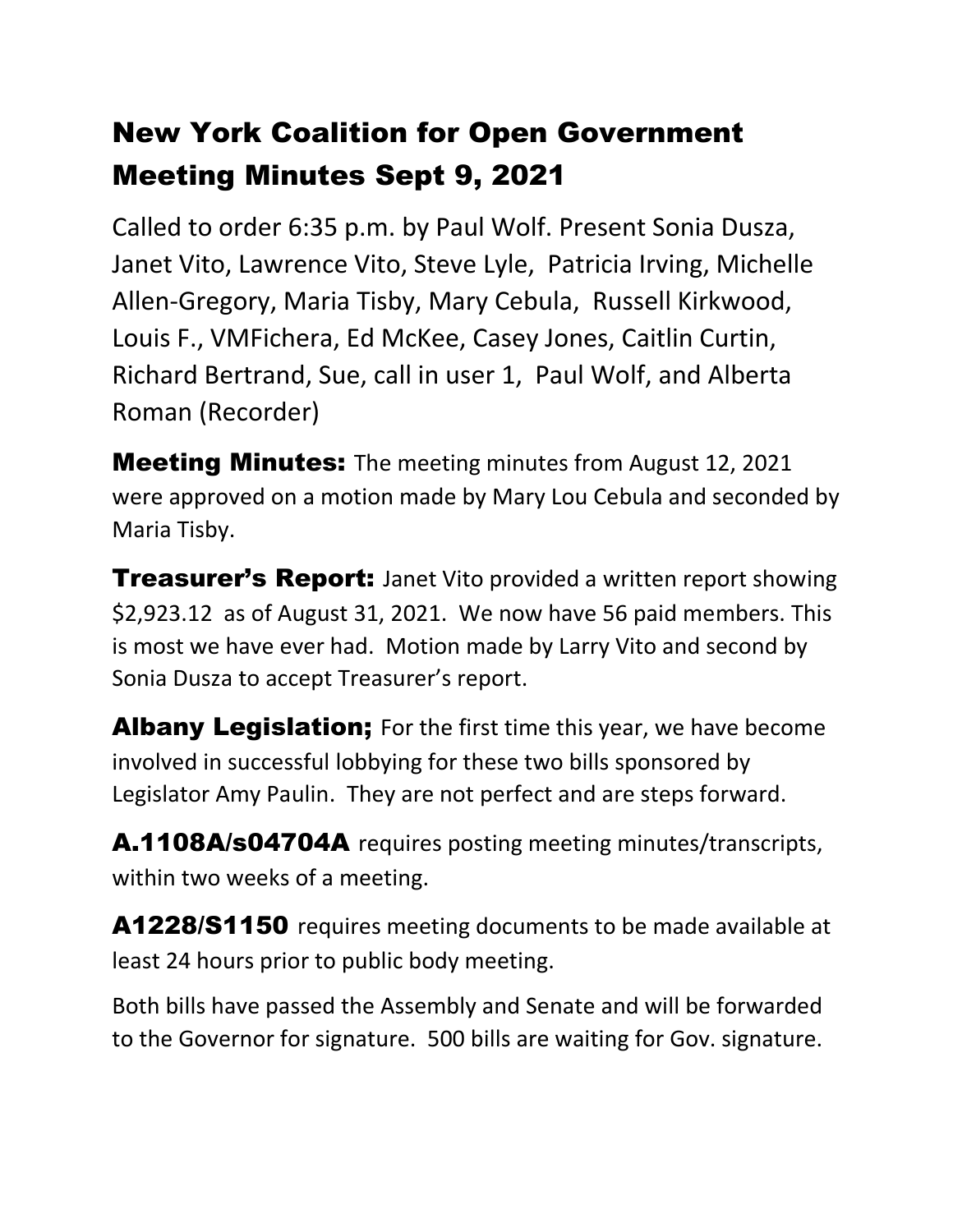**Report on County Board of Elections: Our report due** soon, early October. Response has been limited and follow-up requests sent with some responses. Most ignored both requests. There is a lot of interest in reforming Boards of Election by Legislature.

#### Extraordinary Legislative Session Press Release:

Originally planned to extend time for eviction and open meeting law added. Good start by new Governor Kathy Hochul in calling Legislature to session and declaring transparency as a priority, however failed to execute. 36 pages of text did not give legislators and public reasonable and necessary time to read before hand. Our and other organizations sent letters to Albany to request they hold hearings and agree the hybrid model is optimal. We issued press release criticizing actions which got lots of good statewide press. When it is easy for citizens to attend meetings, more do(citing Buffalo Common Council meeting and Ogdensburg). Paul will send out a list of how every state does meetings.

**Buffalo Bills Stadium Transparency:** Discussion started by billionaire owners of Buffalo Bills about building new stadium for which taxpayers are asked to pay. 1.4 billion dollars estimated cost in study done by owners which is not being released to public. FOIL request denied. NO opportunity for public to be heard. County and State Legislators will vote on stadium cost to taxpayers. Paul will create Tues 10 am press conference focusing on release of study to public and the opportunity to be heard on stadium issue. Paul sent a letter to Erie County Legislators requesting statement of their position. No one responded. Two Legislators introduced bill to have discussion in public with doubtful success. There is a petition on line promoting signature in favor of those two issues. Paul would like to have 2000 signatures. Transparency by releasing this study to public is very important issue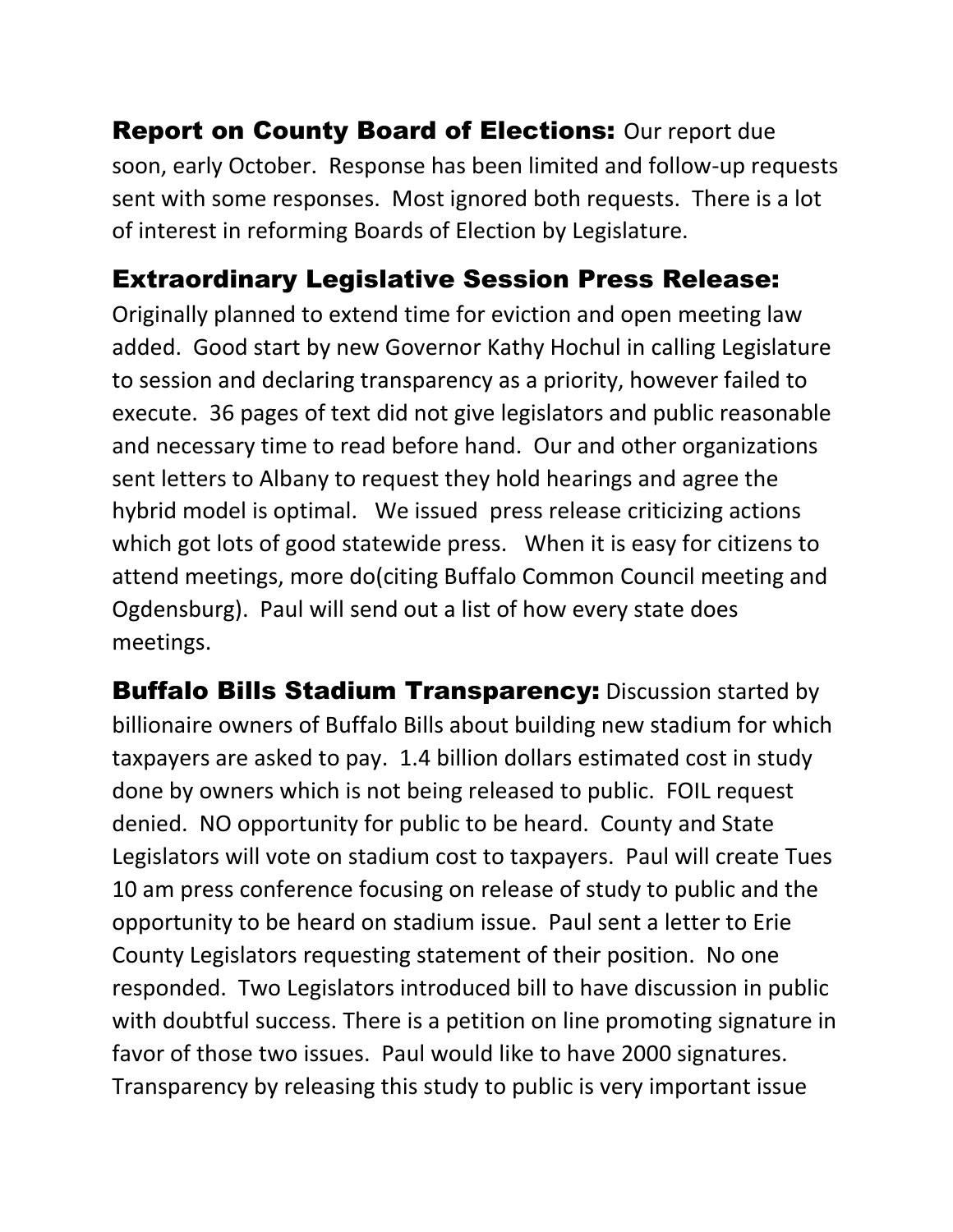that could produce clear law and VP Joe Kissel filed a FOIL request on our behalf so that we may be involved further.

### Letter to Senate Committee on Investigations Regarding the Open Meetings Law; We already discussed.

Several organizations including ours have sent letters to Albany to request (Oct.?) hearings on this issue. Opportunity for organizations to put forth important issues like inadequate enforcement. Expect a gathering of information. Paul will share link to website to make list of transparency issues that we can all work on. More to come on this. Also create annual meeting in March recognize great/not great actions.

## Letter to Gov. Hochul Regarding Covid Data

**Transparency:** Joint letter with Reinvent Albany encouraging new Gov. to make more info avail to public than previous Gov.re covid.

**Ithaca Council Vacancy;** In response to notice of this elected office vacancy, Paul sent (and will send letters in future) email and letter to be sure interviews done in public, which now appears to be so.

National Freedom Of Information Coalition (NFOIC) **Online Summit, 9-29 to 30 for \$25:** As mentioned last mo. this is great opportunity for members. They also do a monthly newsletter and Paul sent us a link to this where we got a mention.

Cuomo FOIL Policy: Empire Center uncovered policy that had FoIL requests from different sources were treated differently. A lot of news articles across State stated how bad this is…attached sample.

NY State Committee on Open Government Meeting 9- **21, 10 a.m.:** Can join meeting at website. Committee has been reluctant to hear public speak at meetings. It should be reconstituted